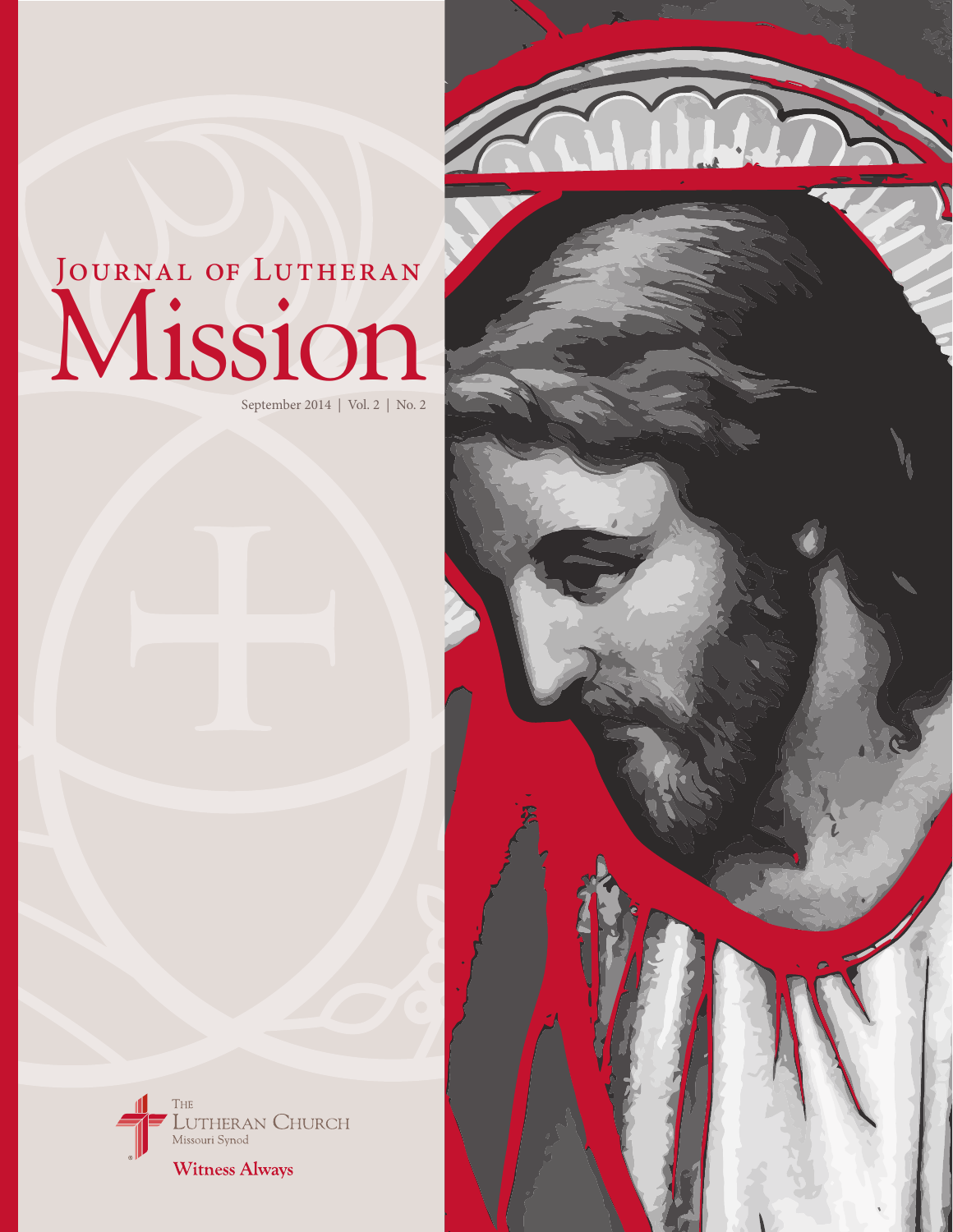### September 2014 | Vol. 1 | No. 2 Mission Journal of Lutheran

## Table of Contents

| <b>GREETINGS TO THE FIFTH INTERNATIONAL LUTHERAN COUNCIL</b>                                                                                      |
|---------------------------------------------------------------------------------------------------------------------------------------------------|
| SUB CRUCE REVELATA: THE CROSS AS A MARK OF THE CHURCH — AN EXEGETICAL                                                                             |
| SUFFERING, PERSECUTION AND MARTYRDOM AS A MARK OF THE CHURCH: HOW HAS<br>THIS AFFECTED THEOLOGICAL EDUCATION? A PRACTICAL PERSPECTIVE FROM AFRICA |
| A CONFESSIONAL, DOGMATIC VIEW OF MARTYRDOM                                                                                                        |
| THE HOLY CROSS: SUFFERING, PERSECUTION AND MARTYRDOM - A MARK OF THE                                                                              |
| SUFFERING, PERSECUTION AND MARTYRDOM AS A MARK OF THE CHURCH IN                                                                                   |
| BOOK REVIEW: IMPROVING PREACHING BY LISTENING TO LISTENERS: SUNDAY SERVICE                                                                        |
| BOOK REVIEW: JOINING JESUS ON HIS MISSION HOW TO BE AN                                                                                            |
| <b>BOOK REVIEW: PROTESTANT MISSIONARIES TO THE MIDDLE EAST: AMBASSADORS</b>                                                                       |

 $@$  2014 The Lutheran Church—Missouri Synod. Reproduction of a single article or column for parish use only does not require permission of The Journal of Lutheran Mission. Such reproductions, however, should credit The Journal of Lutheran Mission as the source. Cover images are not reproducible without permission. Also, photos and images credited to sources outside the LCMS are not to be copied.

Editorial office: 1333 S. Kirkwood Road, St. Louis, MO 63122-7294, 314-996-1202

Published by The Lutheran Church-Missouri Synod.

Please direct queries to journaloflutheranmission@lcms.org.

This journal may also be found at www. lcms.org/journaloflutheranmission.



A periodical of The Lutheran Church—Missouri Synod's Offices of National and International Mission. Member: Associated Church Press Evangelical Press Association (ISSN 2334-1998)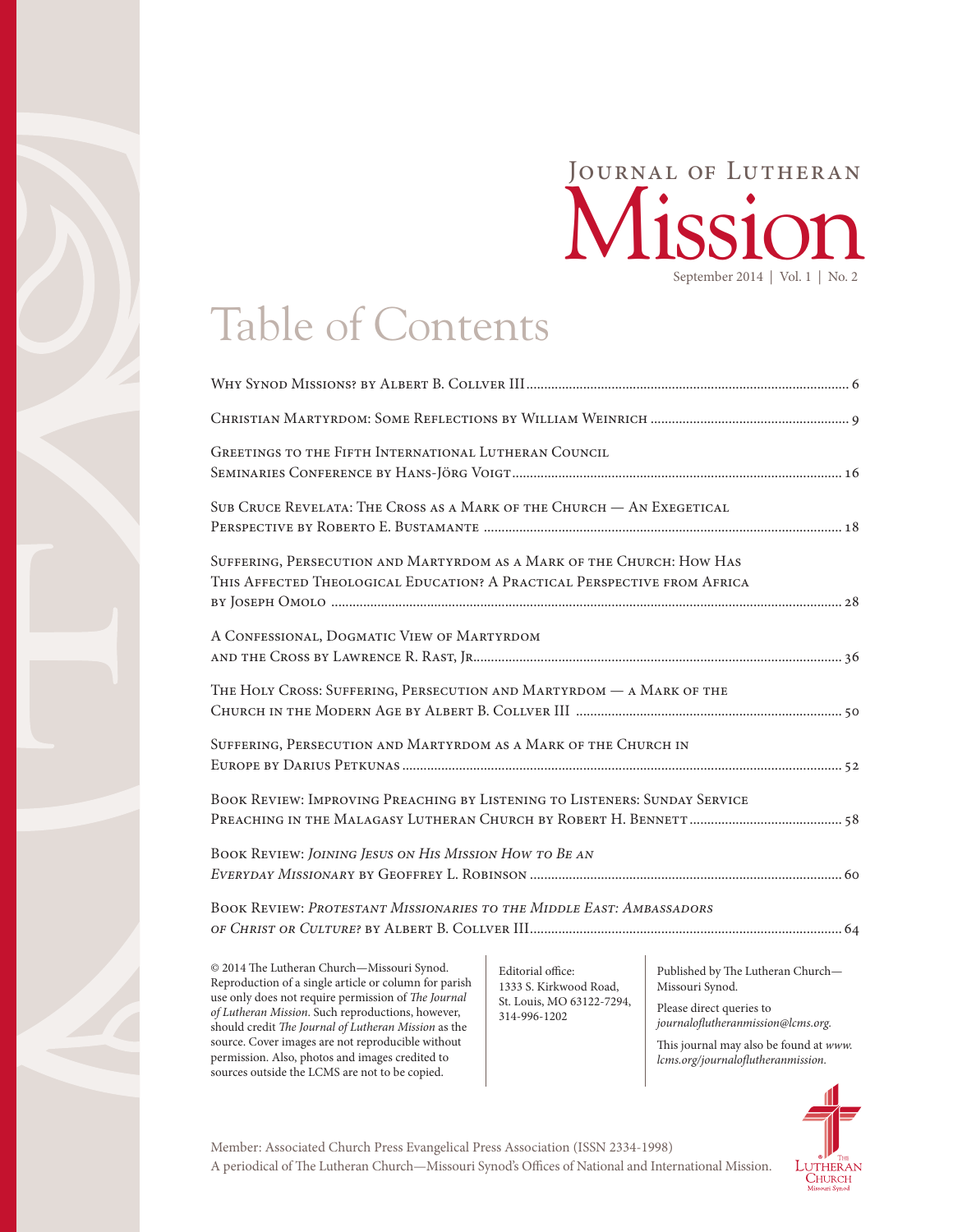### SUFFERING, PERSECUTION AND Martyrdom as a Mark of the CHURCH IN EUROPE

by Darius Petkunas

**Suffering, persecution and martyrdom — the Rev. Dr. Petkunas talks history and the present situation in Europe.**

INCE THE BEGINNING of recorded time, many<br>have suffered for their beliefs. In ancient Rome, the<br>popular maxim stated "Ad astra per aspera" (To<br>the stars through adversities). The pagans knew nothing INCE THE BEGINNING of recorded time, many have suffered for their beliefs. In ancient Rome, the popular maxim stated "Ad astra per aspera" (To of the promises which God had attached to his covenant people; for them, willingness to suffer hardship was necessary if worthy prizes were to be gained. A lengthy catalogue of hardships endured by God's Old Testament

saints is recorded in the letter to the Hebrews, chapter 11.

When Christ promised that those who followed him would have to bear crosses for the sake of his name, he did not put this statement in the form of a proposition, as though to say willingness to bear the hatred of the world would reap great rewards. He was instead stating the simple fact that the prince of this world would see to it those who put their faith in Christ would know pain and anguish such as their Lord had so willingly taken upon himself on their behalf.

The life of the Church has been

marked from the beginning by the presence of the cross, that particular form of suffering borne by those who confess the name of Christ. Clear signs of this can be seen in the martyrdom first of Stephen, then James of Jerusalem, then of all the apostles excepting only St. John, and by the death of early Roman Christians at the hands of Nero, and also, Ignatius of Antioch, Polycarp of Smyrna, Cyprian of Carthage and countless others who suffered at the hands of Diocletian, Julian the Apostate and other enemies of Christ. Persecution proved a very inefficient method of exterminating the Christian Church. It did not diminish; it grew. As Tertullian declared, the blood of the martyrs proved to be the seed of the Church. Luther went so far as to state the possession of the cross of Christ should be regarded as among the sure signs of the Church, the holy Christian people.

In the 20th century, Marxist-Leninist communist ideology clearly dictated that for communism to succeed, the Church and its superstitions must be destroyed, and that

The unwillingness, of churches to take a bold stand and endure recriminations and the elimination of the seventh sign from the church's conscience

the very idea of God must be erased from man's heart and soul. It was at first thought that scientific-atheist propaganda could accomplish this, as the Christian faith was thought to be nothing more than ignorant superstition, which could be easily overcome by secular reasoning and education. These communists soon found it necessary to employ more direct means to destroy the Church. Thousands of priests and bishops from all the traditional Christian confessions in the Soviet Union were sent to gulags, and for many of them, it was a death sentence. By the mid 1930s the Roman

Catholic and Lutheran Churches in Soviet Russia had disappeared. The communists sought to destroy the Orthodox Church in the same manner. Priests and bishops were sent away to perish, and churches were torn down and plowed over. But all this proved insufficient. It was not possible to erase the idea of God from the hearts and minds of men, or at least not from all men. Every time the government relaxed its atheistic efforts, the fires of faith again sprang up. When communism failed, supposedly-atheist countries once again declared themselves Christian. The people publicly proclaimed that they had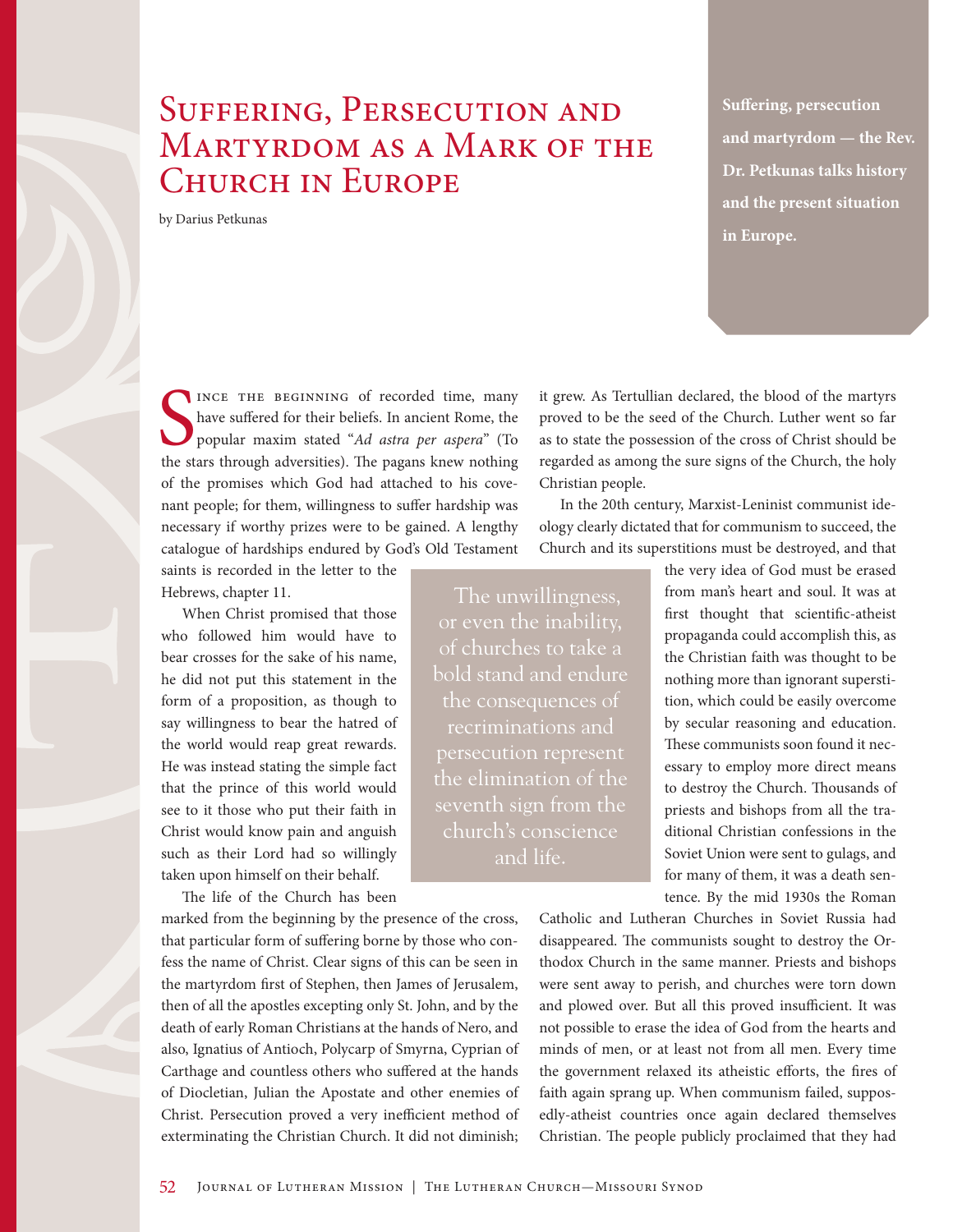been and continued to be Christian people, and this continues to be true.

This commentary explicates what Luther calls this seventh mark of the Church, this bearing of the cross and what he defines as the shape which the cross takes in the life of the Church in times of suffering, persecution and martyrdom. It also speaks to the present situation of the churches in Europe where law and order prevail and the oppression of Christianity is unacknowledged

#### Luther on the Seventh Mark of the Church

In his tractate on the Churches and Councils (1539),<sup>1</sup> Luther enumerates the marks of the true Church. He characterizes it by the marks set down in Article VII of the Augsburg Confession, where the Church is described "as the assembly of believers among whom the Gospel is taught in its truth and purity and the sacraments are administered according to Christ's institution." Here, he finds the first four essential marks of the Church. The first mark of the Church "is its possession of the holy Word of God. Where this Word is preached, believed, professed, and lived, there the true ecclesia sancta catolica is to be found" regardless of its size. The second mark is the Sacrament of Holy Baptism. "Wherever it is taught, believed and administered correctly according to Christ's mandate, that too is a public sign and a precious holy possession by which God's people are sanctified." The third mark is the Holy Sacrament of the Altar "rightly administered, believed, and received according to Christ's institution." Like Baptism, the altar sacrament is a public sign, a holy possession given by Christ to sanctify his people. The fourth sign is the Office of the Keys and Confession publicly exercised. "If a Christian sins, he should be reproved. If he will not mend his ways, he should be bound in his sin and cast out, however, if he does mend his ways he should be absolved." The fifth sign is the consecration or calling of pastors and the Office of the Holy Ministry. "There must be bishops, pastors, or preachers who publicly and privately give, administer, and use the aforementioned four things or holy possessions in behalf or in the name of the Church or by reason of their institution by Christ." The sixth mark: "The holy people are externally recognized by prayer, public praise, and thanksgiving to God." Finally, "the holy Christian people are externally recognized by the holy possession of the sacred cross."

Luther elaborates on the seventh sign by stating that

Christians "must endure every misfortune and persecution… all kinds of evil." In this way, they are conformed not by their own action and decision, but by the work of the Holy Spirit. They are punished not because they have done wrong, or because "they are adulterers, murderers, thieves or rogues, but because they want to have none but Christ, and no other God. Wherever you see or hear this you may know the Holy Christian Church is here"

The source of these sufferings according to Luther is "the devil, the world and the sinful flesh. Persecution and martyrdom are not the product of paranoia or one's own mania. They are the work of objective agents. One cannot make a close distinction between those sufferings which are caused by the devil, those which are imposed by the world, and those which have their origin in sinful flesh. All three are involved, even though empirically, it is the world which stands out most clearly.

#### The Shape of "the World" and its Relation to the **Church**

As in the Scriptures and so too in Luther's theology, the term "world" does not necessarily stand for the secular versus the religious or spiritual. When Luther uses this term in connection with devil and the sinful flesh, "world" refers to everything that stands in opposition to God and seeks to silence His Word. There is nothing in Luther of the Neoplatonic notion found in Augustine's theology, which sets civitas Dei and civitas mundi in opposition. Augustine characterized the civitas terrena as inhabited by children of Cain who devote themselves to hedonistic pleasures and earthly prosperity, while followers of Abel serve God and look to eternal life in His Heavenly City. The Church in this world is the sign which points to the Heavenly City (res signata). The history of mankind is a history of constant conflict between the two cities and their citizens. Luther leaves such thinking behind.

Luther instead distinguishes two realms of God activity — one ruled by his right hand, the other by His left. The realm of the right hand of God is "God's kingdom" in the proper sense of the word (Geisliches regiment, reych Gottis), in which he rules spiritually through the proclamation of the Gospel. God rules by his left hand through the secular powers, the kingdoms of His present world (Weltliches regiment. Reych der Welt). He rules here through law and order administered by earthly powers which use earthly forms of force ("the sword") to keep order in society.

Luther understands that these two kingdoms are quite distinct but both are necessary. He does not agree with

<sup>&</sup>lt;sup>1</sup> Martin Luther. "On the Councils and the Church(es)" in: Luther's Works, Vol. 41: Church and Ministry, eds. Eric W. Gritsch and Helmut T. Lehamnn (Philadelphia PA: Fortress Press, 1966), 150.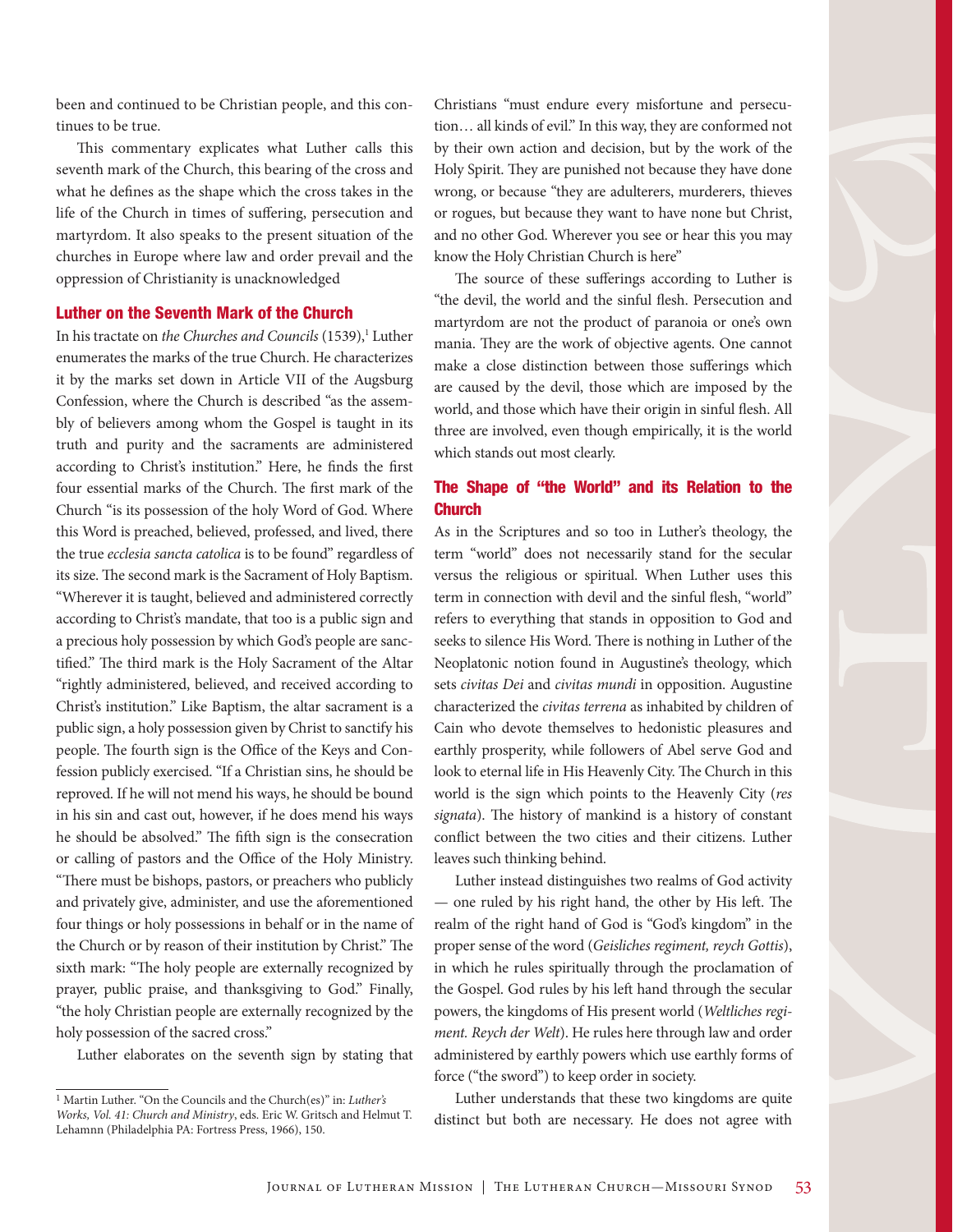those who assert that the world can be ruled by the Gospel alone. He declares that where it is claimed that the Gospel provides universal principles for the earthly government there unbelievers simply mask their unbelief and use so-called Gospel principles and the rights of Christian freedom to their own advantage. Over against this Luther states that Law that operates by threats and by force is necessary for an orderly society and justice. So considered secular government serves God's purposes for the benefit of His people and Church. However, secular government may try to drive God form the picture and construct order and justice according to its own fallen purposes.

It is Luther's concern that both the spiritual and secular realms should know their proper place. The Christian lives under both realms and governments. He is simul justus et peccator — he is a baptized child of God whose sins are forgiven and who seeks to live in accordance with God's law and to walk in the way of righteousness. At the same time, however, he is still a child of Adam. He is still subject to temptation, to secret thoughts and desires beyond even his own understanding, always in need of forgiveness and grace. The Law stands over him with its warnings and threats, calling upon him to live a life which is in accordance with the will of God. Luther goes so far as to say: "That the righteous man of his accord does everything that the law demands and more, but the unrighteous do nothing that the law demands and for that reason it is necessary that the law should instruct, compel and constrain them to do good." The unbeliever is not simul justus et peccator. He is a sinner who lives only in the "kingdom of the world." He cares nothing about God's will and follows the law in order to avoid incurring the penalties which are attached to its violation.

These two realms or kingdoms are not autonomous. They are both responsible to God. Each has its own particular work to do. The Church is not to interfere in the secular realm as though it were an earthly government, nor is it to issue secular laws or look upon itself as lord over the state. For its part, the secular power does not interfere with the spiritual realm.

From this perspective Luther does not speak of the earthly kingdom in negative terms. The Peace of Augsburg (1555) would establish the principle Cuius regio, eius religio, and as a result, many territories became Lutheran, and the Lutheran Churches became territorial churches. In these territories, the worldly authority was to treat the Church benevolently, but they were not to become the secular arms of the Church, enforcing its doctrine and regulations on

the citizens. Church matters were left in the hands of spiritual authorities such as bishops or consistories.

Luther made it clear secular government is limited in its power and authority. Its laws and regulations are to extend no further than the physical body and physical property.

What Luther referred to as the seventh sign or mark of the Church is called into play when temporal, secular authority oversteps its limits and intrudes into spiritual affairs, where God's Word and will should reign supreme. When this happens, Christians are to follow the example of St. Peter, who when he was told by the Jewish authorities that he must not proclaim the person and work of Christ responded that in such matters one must follow "God rather than men."

Luther affirmed Peter's statement at the very time when Lutherans were beginning to feel the pain of persecution and the sword for the sake of their faith. In July of 1523, Henricus Vos and Jan van der Eschen were burned at the stake in Brussels for their confession of the Gospel, and in Ducal Saxony, Duke George was attempting to ban the sale and spread of Luther's translation of the New Testament even to the point of insisting that those who had purchased copies of it must surrender them or suffer dire consequences. Luther stated emphatically that this was no time for Christians to wobble.

To suffer under these circumstances, said Luther, was to be blessed, because it meant that God deemed his people worthy to experience hardship for the sake of his Word. To voluntarily surrender under such circumstances would be tantamount "to delivering Christ up into the hands of Herod." The New Testament and like writings were not to be surrendered voluntarily, but if these writings were snatched from their hands, they were not to resist but willingly endure outrage and hardship. The enduring of such hardship for the sake of the Gospel is a sign of the Church.

#### The Seventh Sign — A Historical Perspective

This seventh sign of the Church manifested itself most evidently when and where the faithfulness of the Church was put to the test by a strong state or government hostile to the Gospel. In the 16th century, Lutherans most often found themselves in the minority in many territories. They were ready and willing to affirm by word and action the faith which they confessed. Indeed, the Church and Christians who are determined to be faithful regardless of the cost are most likely to find themselves on the receiving end of trials and tribulations.

However, it is not necessary that the Church be in the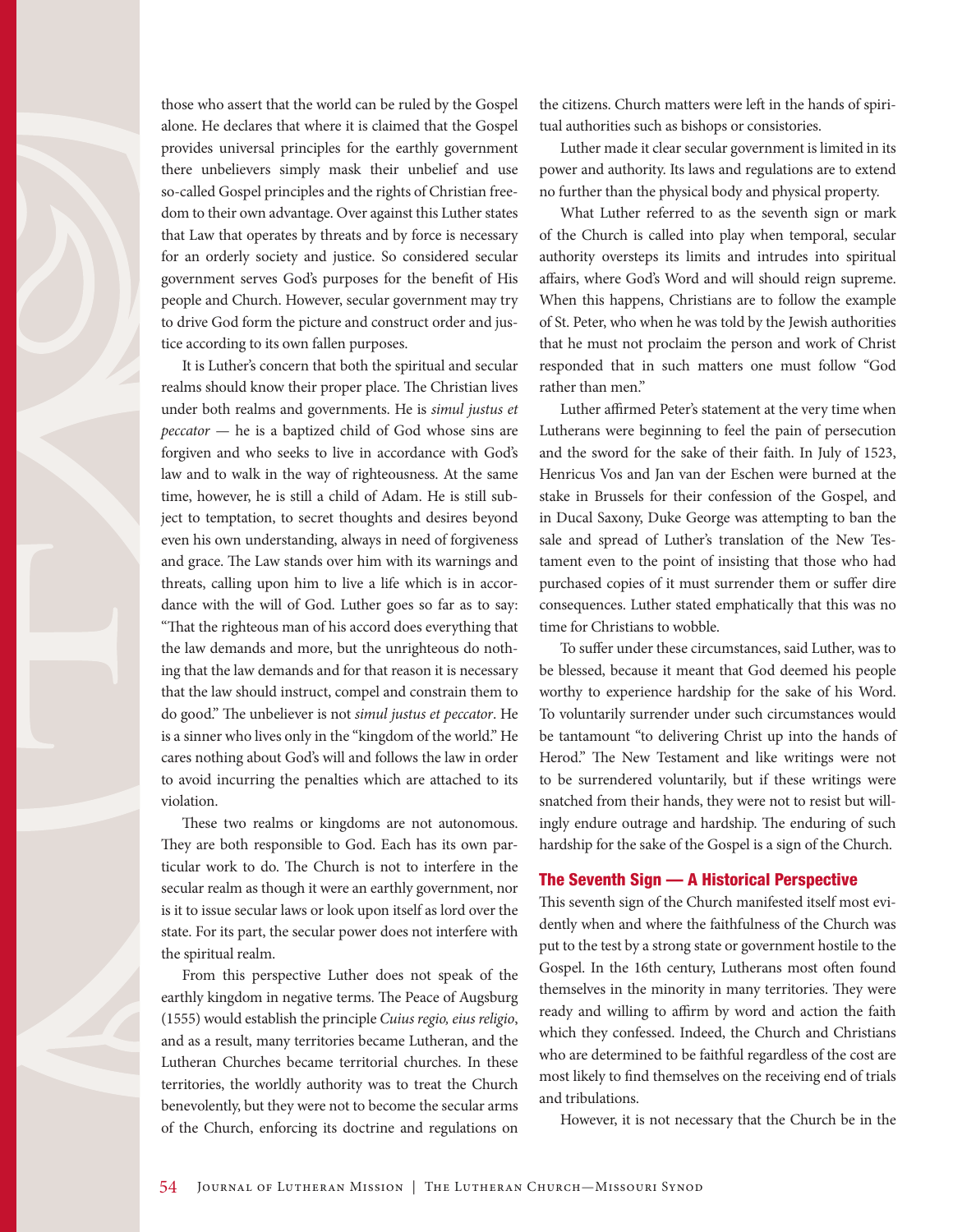minority in order to find itself in a position of suffering and hardship for the sake of the Gospel. History indicates instances of hardship and even outright persecution developed when secular power intruded in the life and worship of Lutheran territorial Churches, even though a majority of the citizens were baptized and communicant members of the Lutheran Church. A clear example is found in the case of Prussia where, reformed rulers were determined to intrude into the faith, confession, and worship of the Lutheran Church — a clear violation of the Lutheran understanding of the clear division between the spiritual and secular powers. This was accomplished by a series of actions undertaken by Prussian rulers, which reached a high point when Friedrich Wilhelm III announced in 1830 that the name "Lutheran" was henceforth banished from the church's official name and then declared in 1834 that henceforth Lutheran and Reformed congregations were to use a single liturgical agenda on all altars and in all churches. The first sign of concrete suffering and persecution as a result of the royal edicts came in Silesia, where, as Luther had said, the clausula Petri must be followed and God rather then man must be obeyed. Pastors and congregations in Breslau and in outlying areas strongly opposed the introduction of the Union Agenda and absolutely refused to make use of it.

An obedient and compliant church government was quick to suspend and impede pastors who defied the royal order. The Pastors themselves refused to recognize these suspensions because they said they were members of the Lutheran Church, not of some ersatz Union Church created by the government. They continued their ministry of preaching the Gospel and administering the sacraments in accordance with their call and ordination. The results were the same everywhere. The police were sent by governmental authorities to search out these pastors and their congregations. Many pastors were arrested and jailed. They were given an opportunity to repent of their headstrong defiance but if they refused to do so, they were fined and imprisoned. Those who opened their doors to Lutheran services were given heavy fines and if they were unable to pay their property and goods were liable to be confiscated.

Despite the fact that all the eastern territories of Prussia were Lutheran, the seventh sign of the Church appeared chiefly in Silesia for it was there that Lutherans were determined to be faithful in the face of hardship. Elsewhere the Prussian Lutheran Church had in the 18th century come under the influence of Rationalism and had abandoned Lutheran confessions for what were thought to be more modern approaches to religion. The interference of the secular power into spiritual matters provoked no more than occasional grumblings here and there by those who retained some semblance of Lutheran orthodoxy. What Luther considered an important mark of the Church was circumvented, and substituted for it was a new, more reasonable mark — the mark of prosperity and public acceptance. The result was inevitable. In the course of the reign of reasonable von Hohenzollerns, Lutheranism all but disappeared.

The example of the Prussian Church shows what happens when the Church either sees no need to make a clear confession of the truth of God's Word or has allowed itself to be rendered incapable of articulating such a confession. If the Church has nothing for which it is willing to suffer it will not suffer, and it will not receive the blessing which hardship brings with it. Here, as Luther had correctly stated, the willingness to endure what a clear confession brings with it and the unwillingness to allow the secular realm to interfere in Church affairs and to the determination to make a bold a clear confession and bear the cross is a clear mark of the Church.

#### The Situation Today: Some Observations

Today secular governments do not ordinarily interfere directly into Church affairs. The Church's long history of capitulation has made further interference unnecessary because now some Lutheran Churches in Europe are little more than creatures of the state in which faith has been replaced by ideology. One must be very circumspect in making such a judgment, however, because everywhere churches find it necessary to accommodate themselves in some measure to the secular regimes so that they may continue to proclaim the Gospel. Here one may point the experience of the churches under the Soviet Communist regime. It was the clear intention of the regime to annihilate the Christian faith and the Christian Church; for her part the Church found that its very survival depended upon its willingness to collaborate with the regime to some extant. The governmental program of organized interference with the Church concentrated its central attention on outward affairs rather than direct attempts to alter the content of the Church's confessions. The Churches found it necessary to direct their primary attention to the faithful confession of the Christian faith. Clergy and members were willing to suffer rather than abandon their confession, to suspend their Sacramental ministry, and to quietly disappear. They had everyday acquaintance with